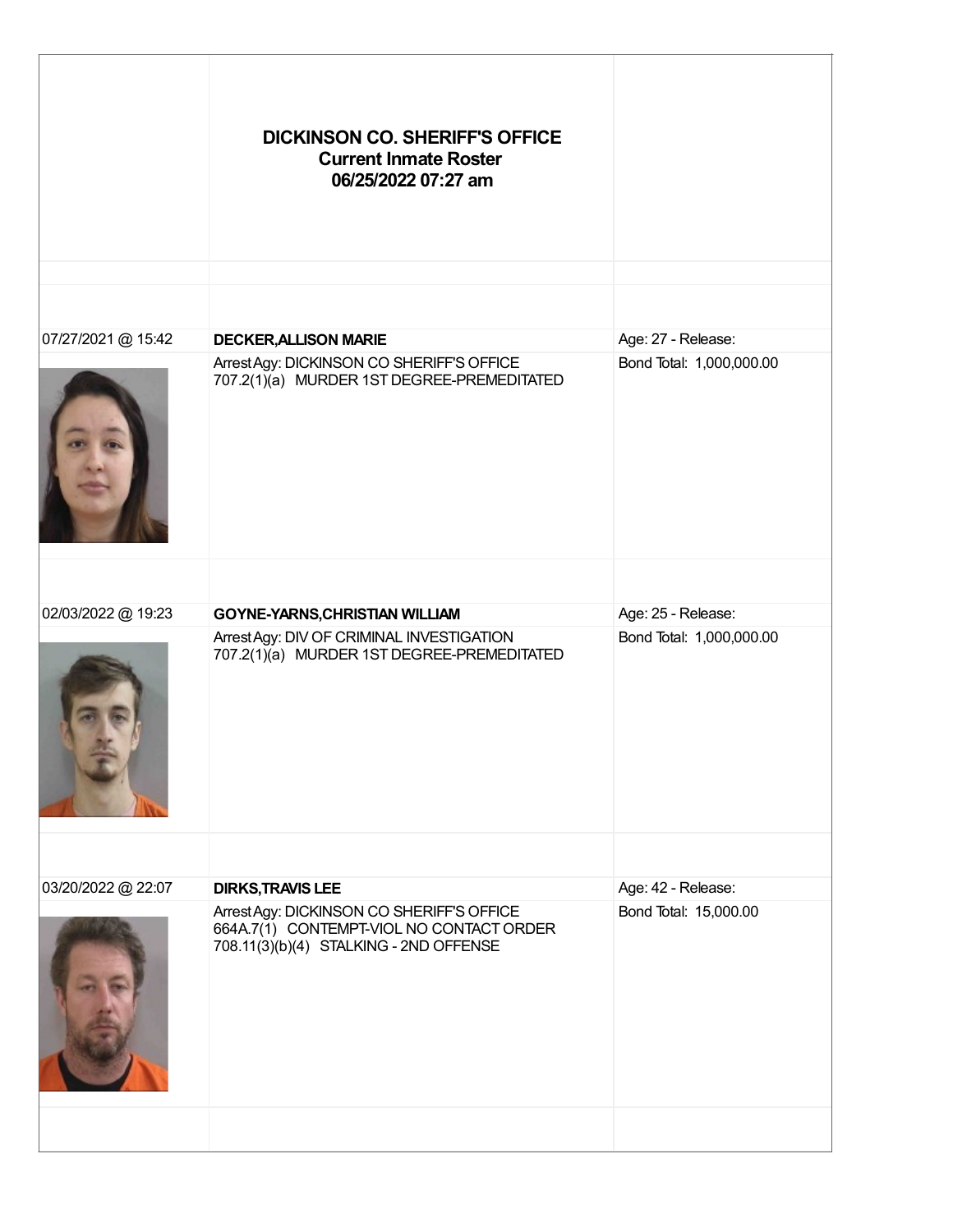| 04/08/2022 @ 16:06 | RICHARDSON, JOSHUA ALAN                                                                                                                                                                                                                                                                                                                                 | Age: 42 - Release:    |
|--------------------|---------------------------------------------------------------------------------------------------------------------------------------------------------------------------------------------------------------------------------------------------------------------------------------------------------------------------------------------------------|-----------------------|
|                    | Arrest Agy: SPIRIT LAKE POLICE DEPT<br>908.11 VIOLATION OF PROBATION<br>908.11 VIOLATION OF PROBATION<br>719.1(1)(b) INTERFERENCE WITH OFFICIAL ACT<br>0 HOLD FOR OTHER AGENCY<br>708.2A(4) DOMESTIC ABUSE ASSAULT-3RD SUB                                                                                                                              | Bond Total: 8,000.00  |
|                    |                                                                                                                                                                                                                                                                                                                                                         |                       |
| 05/06/2022 @ 15:47 | <b>MORISTON, ROBERT LEE</b>                                                                                                                                                                                                                                                                                                                             | Age: 42 - Release:    |
|                    | Arrest Agy: SPIRIT LAKE POLICE DEPT<br>715A.2(2)(a) FORGERY-FELONY<br>124.401(1)(c) CONTROLLED SUBSTANCE VIOLATION<br>453B.12 DRUG TAX STAMP VIOLATIONS<br>124.414 POSS OF DRUG PARAPHERNALIA<br>719.1(1)(b) INTERFERENCE WITH OFFICIAL ACT<br>0 HOLD FOR OTHER AGENCY                                                                                  | Bond Total: 5,000.00  |
|                    |                                                                                                                                                                                                                                                                                                                                                         |                       |
| 05/19/2022 @ 00:07 | <b>MITCHELL, AUSTIN LOYD</b>                                                                                                                                                                                                                                                                                                                            | Age: 28 - Release:    |
|                    | Arrest Agy: SPIRIT LAKE POLICE DEPT<br>321J.2(2)(a) OWI- 1ST OFFENSE<br>726.6(8) CHILD ENDANGERMENT<br>321.279(1)(a) ELUDING<br>321.17 OPERATE NON REGISTERED VEHICLE<br>321.20B PROVIDE PROOF FINANCIAL LIABIL<br>321.445 FAIL TO USE SEAT BELTS-ADULT<br>321.220 PERMIT UNAUTHORIZED PER TO DRV<br>321.387 IMPROPER REAR LAMPS<br>plus 7 more charges | Bond Total: 5,000.00  |
|                    |                                                                                                                                                                                                                                                                                                                                                         |                       |
| 06/09/2022 @ 21:21 | <b>HICKEY, JERMAINE MARTEL</b>                                                                                                                                                                                                                                                                                                                          | Age: 37 - Release:    |
|                    | Arrest Agy: OKOBOJI POLICE DEPT<br>708.11(3)(b)(1) STALKING-PROTECTIVE ORDER VIOL<br>714.7 OPERATE VEH W/O OWNERS CONSENT<br>664A.7(1) CONTEMPT-VIOL NO CONTACT ORDER<br>708.7(4) HARASSMENT - 3RD DEGREE<br>0 HOLD FOR OTHER AGENCY                                                                                                                    | Bond Total: 18,000.00 |
|                    |                                                                                                                                                                                                                                                                                                                                                         |                       |